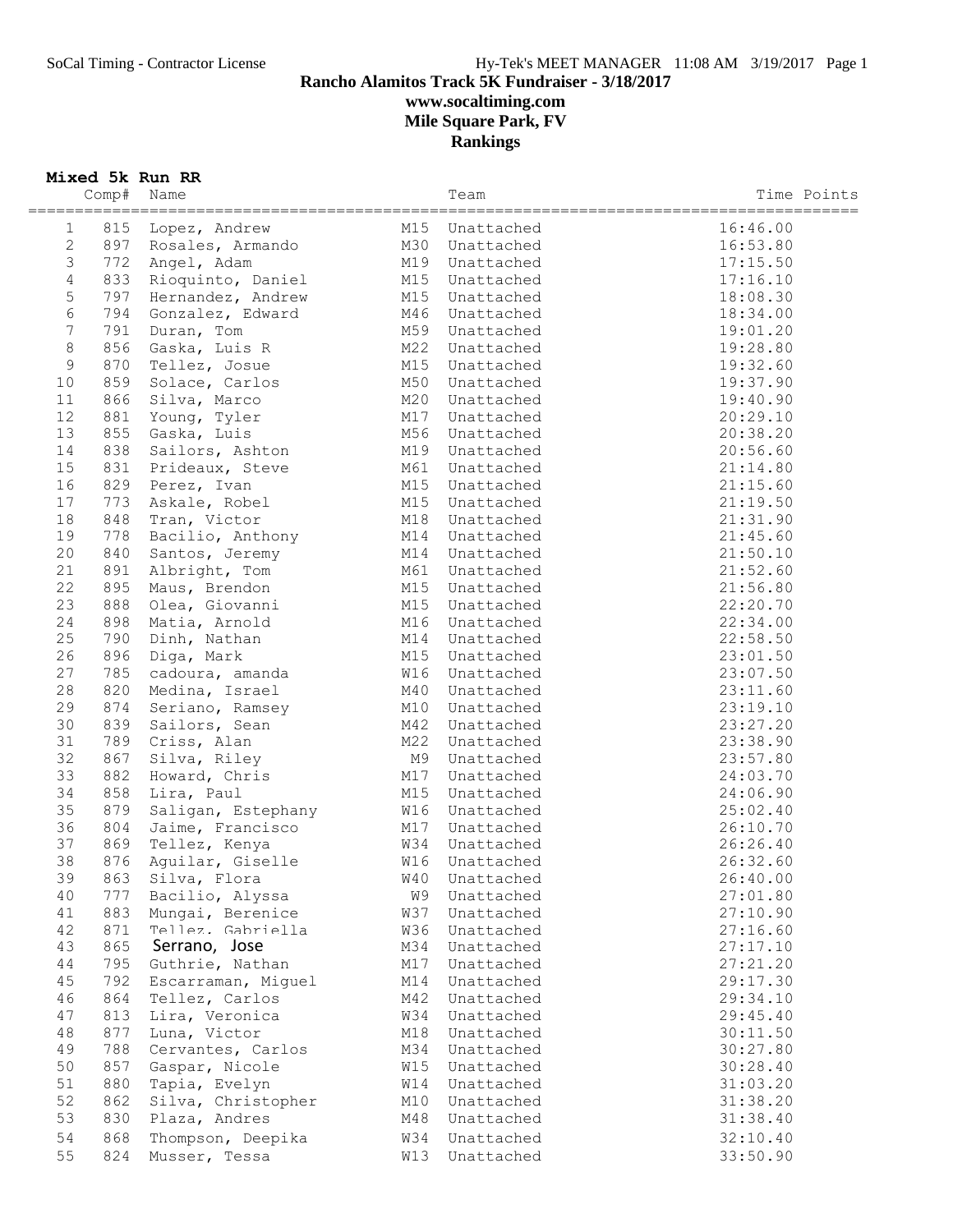**Rancho Alamitos Track 5K Fundraiser - 3/18/2017**

**www.socaltiming.com**

**Mile Square Park, FV**

|            |            |                                       |                   | <b>Rankings</b>          |            |
|------------|------------|---------------------------------------|-------------------|--------------------------|------------|
| 56         | 819        | Medina, Eva                           | W54               | Unattached               | 34:31.20   |
| 57         | 852        | Widell, Karl                          | M43               | Unattached               | 35:19.10   |
| 58         | 814        | Lohman, Ben                           | M41               | Unattached               | 35:54.50   |
| 59         | 811        | Lates, Christina                      | W47               | Unattached               | 36:09.30   |
| 60         | 776        | Bacilio, Alma                         | W36               | Unattached               | 36:09.30   |
| 61         | 889        | Garcia, Rosa                          | <b>W63</b>        | Unattached               | 36:16.90   |
| 62         | 823        | Mullins, Bradford                     | M35               | Unattached               | 36:26.50   |
| 63         | 812        | Lemus, Neri                           | M24               | Unattached               | 36:37.90   |
| 64         | 854        | Middleton-Askale, SheilainaW39        |                   | Unattached               | 36:46.00   |
| 65         | 787        | Carter, John                          | M26               | Unattached               | 36:56.30   |
| 66         | 887        | Taylor, Mark                          | M58               | Unattached               | 37:15.90   |
| 67         | 892        | Garza, Richard                        | M71               | Unattached               | 37:17.70   |
| 68         | 827        | Nguyen, Alyssa                        | W25               | Unattached               | 37:33.00   |
| 69         | 796        | Heflinger, Thoma                      | M23               | Unattached               | 37:33.40   |
| 70         | 873        | Leanos, Olga                          | W43               | Unattached               | 38:41.30   |
| 71         | 872        | Player, Yvette                        | <b>W43</b>        | Unattached               | 38:43.30   |
| 72         | 808        | Kaszas, Peter                         | M7                | Unattached               | 38:45.40   |
| 73         | 826        | Nash, Kathleen                        | W44               | Unattached               | 39:41.80   |
| 74         | 809        | Kovas, Donna                          | W40               | Unattached               | 40:39.60   |
| 75         | 843        | Stewart, Brett                        | M52               | Unattached               | 40:40.00   |
| 76         | 875        | Gutierrez, Alex                       | M28               | Unattached               | 42:21.50   |
| 77         | 798        | Hoang, Harmony Nhi                    | W19               | Unattached               | 43:37.30   |
| 78         | 799        | Hoang, Huey                           | M19               | Unattached               | 43:37.70   |
| 79         | 844        | Taylor, Ian                           | M16               | Unattached               | 44:14.10   |
| 80         | 800        | Hoang, Tuan                           | M19               | Unattached               | 44:33.10   |
| 81         | 821        | Middleton, Angelo                     | M19               | Unattached               | 44:56.20   |
| 82         | 846        | Thomas, Richard                       | M26               | Unattached               | 45:10.20   |
| 83         | 849        | Veretennikoff, Laura                  | W55               | Unattached               | 45:18.20   |
| 84         | 850        | Warner, Noah                          | M44               | Unattached               | 45:37.20   |
| 85         | 853        | Magan, Anthony                        | M16               | Unattached               | 46:43.30   |
| 86         | 884        | Mojica, Saul                          | M15               | Unattached               | 46:46.90   |
| 87         | 860        | Phillips, Amber                       | W16               | Unattached               | 47:11.50   |
| 88         | 771        | Alvarez, Diana                        | <b>W19</b>        | Unattached               | 47:12.70   |
| 89         | 793        | Evans, Ashaya                         | W12               | Unattached               | 47:15.40   |
| 90         | 802        | Jacobo, Emily                         | <b>W17</b>        | Unattached               | 47:16.70   |
| 91         | 786        | Carey-Whitman, Cheri                  | W46               | Unattached               | 47:36.80   |
| 92         | 851        | Whitman, Brian                        | M46               | Unattached               | 47:37.70   |
| 93         | 780        | Bagley, Christian                     | M8                | Unattached               | 47:54.50   |
| 94         | 781        | Bagley, Elisa                         | W40               | Unattached               | 47:54.90   |
| 95         | 893        | Behena, Ayaceli                       | W42               | Unattached               | 48:30.90   |
| 96         | 847        | Trail, Autumn                         | W25               | Unattached               | 49:00.90   |
| 97         | 894        | ovsi, justice                         | <b>W48</b>        | Unattached               | 49:01.20   |
| 98         | 885        | Gordon, Lupe                          | W51               | Unattached               | 49:03.40   |
| 99         | 890        | heflin, steph                         | <b>W39</b>        | Unattached               | 49:03.90   |
| 100        | 818        | McGuire, Lisa                         | <b>W38</b>        | Unattached               | 49:04.80   |
| 101        | 886        | Loftis, Michael                       | M46               | Unattached               | 49:05.30   |
| 102        | 806        | Jimenez, Melanie                      | <b>W58</b>        | Unattached               | 52:38.60   |
| 103        | 807        | Jimenez, Steve                        | M65               | Unattached               | 53:41.10   |
| 104        | 822        | Montiel Verdugo, Kathryn              | <b>W66</b>        | Unattached               | 57:15.90   |
| 105        | 828        | Patterson, Joanne<br>Simon, Stephanie | W61<br><b>W36</b> | Unattached               | 57:16.60   |
| 106<br>107 | 841<br>784 | Bodie, Elizabeth                      | W56               | Unattached<br>Unattached | 57:17.40   |
|            |            |                                       |                   |                          | 57:18.10   |
| 108        | 845        | Taylor, Teresa                        | W49               | Unattached               | 1:02:38.10 |
| 109        | 774        | Auberry, Nicole                       | W26               | Unattached               | 1:02:41.10 |
| 110        | 817        | McAllister, Elizabeth                 | W46               | Unattached               | 1:02:41.30 |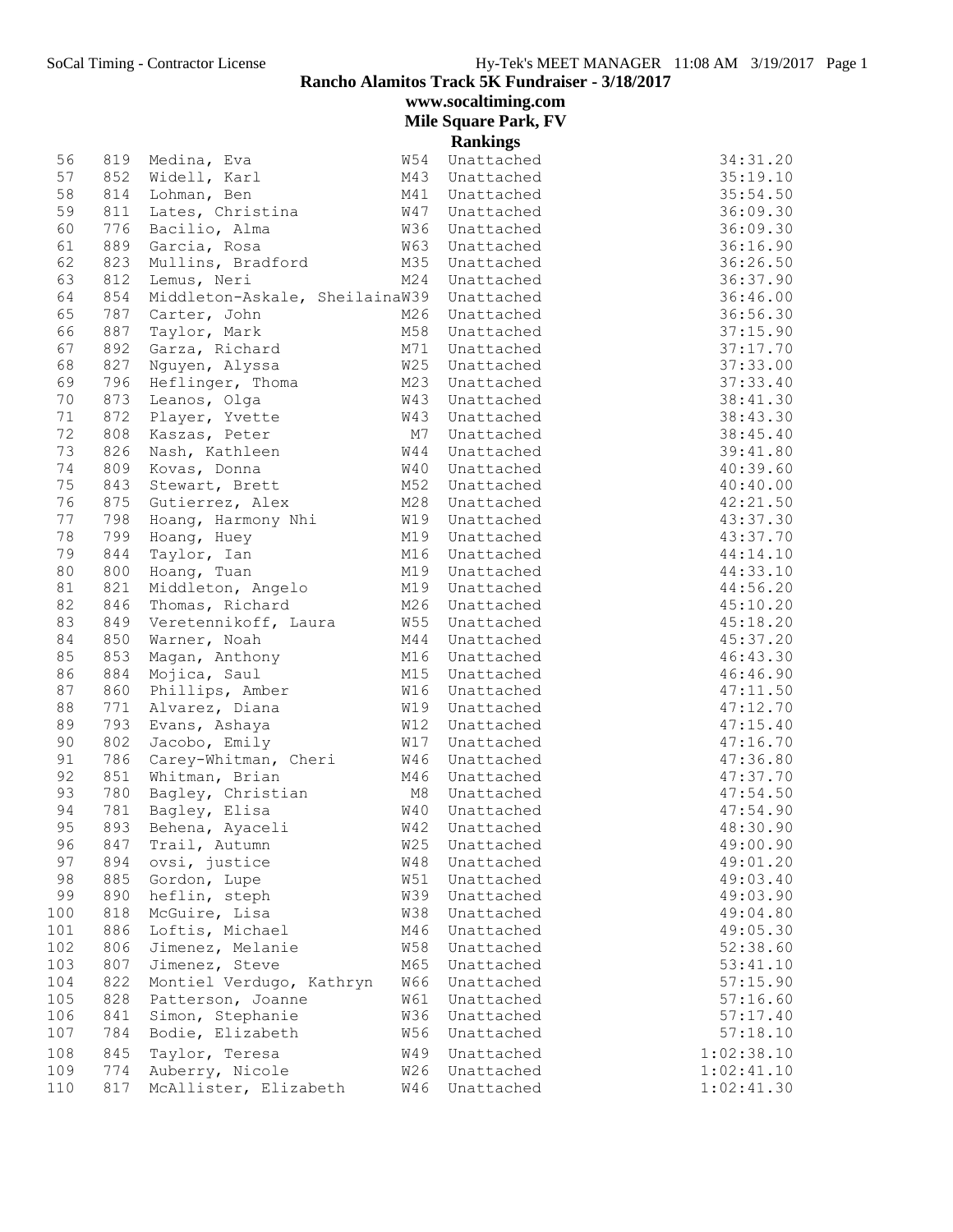## SoCal Timing - Contractor License Hy-Tek's MEET MANAGER 11:08 AM 3/19/2017 Page 1 **Rancho Alamitos Track 5K Fundraiser - 3/18/2017 www.socaltiming.com Mile Square Park, FV Rankings**

### **Event 1 AGEGROUPS**

| ==========                                                                  |  | =========<br>________________________ |          |                      | ============== |  |  |
|-----------------------------------------------------------------------------|--|---------------------------------------|----------|----------------------|----------------|--|--|
| Name                                                                        |  | Age Team                              | Avg Mile | Finals Points        |                |  |  |
| 12 & Under Results - Women 5000 Run                                         |  |                                       |          |                      |                |  |  |
| 1 #777 Bacilio, Alyssa M9 Unattached                                        |  |                                       |          | $8:42.0$ $27:01.80$  |                |  |  |
| 2 #793 Evans, Ashaya                                                        |  | W12 Unattached                        |          | $15:12.7$ $47:15.40$ |                |  |  |
|                                                                             |  |                                       |          |                      |                |  |  |
| 13-19 Results - Women 5000 Run                                              |  |                                       |          |                      |                |  |  |
| 1 #785 cadoura, amanda                                                      |  | W16 Unattached                        | 7:26.6   | 23:07.50             |                |  |  |
| 2 #879 Saligan, Estephany W16 Unattached                                    |  |                                       | 8:03.6   | 25:02.40             |                |  |  |
| 3 #876 Aguilar, Giselle W16 Unattached                                      |  |                                       | 8:32.6   | 26:32.60             |                |  |  |
| 4 #857 Gaspar, Nicole M15 Unattached<br>5 #880 Tapia, Evelyn M14 Unattached |  |                                       | 9:48.5   | 30:28.40             |                |  |  |
| 5 #880 Tapia, Evelyn                                                        |  |                                       | 9:59.7   | 31:03.20             |                |  |  |
| 6 #824 Musser, Tessa                                                        |  | W13 Unattached                        | 10:53.7  | 33:50.90             |                |  |  |
| 7 #798 Hoang, Harmony Nhi W19 Unattached                                    |  |                                       | 14:02.5  | 43:37.30             |                |  |  |
| 8 #860 Phillips, Amber                                                      |  | W16 Unattached                        |          | 15:11.4 47:11.50     |                |  |  |
| 9 #771 Alvarez, Diana                                                       |  | W19 Unattached                        |          | 15:11.8 47:12.70     |                |  |  |
| 10 #802 Jacobo, Emily                                                       |  | W17 Unattached                        | 15:13.1  | 47:16.70             |                |  |  |
| 20-29 Results - Women 5000 Run                                              |  |                                       |          |                      |                |  |  |
| 1 #827 Nguyen, Alyssa                                                       |  | W25 Unattached                        |          | 12:05.2 37:33.00     |                |  |  |
| 2 #847 Trail, Autumn W25 Unattached                                         |  |                                       |          | 15:46.6 49:00.90     |                |  |  |
| 3 #774 Auberry, Nicole W26 Unattached                                       |  |                                       |          | 20:10.6 1:02:41.10   |                |  |  |
| 30-39 Results - Women 5000 Run                                              |  |                                       |          |                      |                |  |  |
| 1 #869 Tellez, Kenya                                                        |  | W34 Unattached                        | 8:30.7   | 26:26.40             |                |  |  |
| 2 #883 Mungai, Berenice W37 Unattached                                      |  |                                       | 8:45.0   | 27:10.90             |                |  |  |
| 3 #871 Tellez, Gabriella W36 Unattached                                     |  |                                       | 8:46.8   | 27:16.60             |                |  |  |
| 4 #813 Lira, Veronica                                                       |  | W34 Unattached                        | 9:34.7   | 29:45.40             |                |  |  |
| 5 #868 Thompson, Deepika W34 Unattached                                     |  |                                       | 10:21.4  | 32:10.40             |                |  |  |
| 6 #776 Bacilio, Alma                                                        |  | W36 Unattached                        | 11:38.3  | 36:09.30             |                |  |  |
| 7 #854 Middleton-Askale, S W39 Unattached                                   |  |                                       |          | 11:50.1 36:46.00     |                |  |  |
| 8 #890 heflin, steph                                                        |  | W39 Unattached                        |          | 15:47.6 49:03.90     |                |  |  |
| 9 #818 McGuire, Lisa W38 Unattached                                         |  |                                       |          | $15:47.9$ $49:04.80$ |                |  |  |
| 10 #841 Simon, Stephanie                                                    |  | W36 Unattached                        | 18:26.4  | 57:17.40             |                |  |  |
|                                                                             |  |                                       |          |                      |                |  |  |
| 40-49 Results - Women 5000 Run                                              |  |                                       |          |                      |                |  |  |
| 1 #863 Silva, Flora                                                         |  | W40 Unattached                        |          | 8:35.0 26:40.00      |                |  |  |
| 2 #811 Lates, Christina W47 Unattached                                      |  |                                       |          | $11:38.3$ $36:09.30$ |                |  |  |
| 3 #873 Leanos, Olga                                                         |  | W43 Unattached                        | 12:27.2  | 38:41.30             |                |  |  |
| 4 #872 Player, Yvette                                                       |  | W43 Unattached                        | 12:27.8  | 38:43.30             |                |  |  |
| 5 #826 Nash, Kathleen                                                       |  | W44 Unattached                        | 12:46.7  | 39:41.80             |                |  |  |
| 6 #809 Kovas, Donna                                                         |  | W40 Unattached                        | 13:05.3  | 40:39.60             |                |  |  |
| 7 #786 Carey-Whitman, Cher W46 Unattached                                   |  |                                       |          | 15:19.6 47:36.80     |                |  |  |
| 8 #781 Bagley, Elisa                                                        |  | W40 Unattached                        |          | $15:25.4$ $47:54.90$ |                |  |  |
| 9 #893 Behena, Ayaceli                                                      |  | W42 Unattached                        |          | 15:37.0 48:30.90     |                |  |  |
| 10 #894 ovsi, justice                                                       |  | W48 Unattached                        |          | 15:46.7 49:01.20     |                |  |  |
| 11 #845 Taylor, Teresa                                                      |  | W49 Unattached                        |          | 20:09.7 1:02:38.10   |                |  |  |
| 12 #817 McAllister, Elizabe W46 Unattached                                  |  |                                       |          | 20:10.7 1:02:41.30   |                |  |  |
| 50-59 Results - Women 5000 Run                                              |  |                                       |          |                      |                |  |  |
| 1 #819 Medina, Eva                                                          |  | W54 Unattached                        | 11:06.7  | 34:31.20             |                |  |  |
| 2 #849 Veretennikoff, Laur W55 Unattached                                   |  |                                       | 14:34.9  | 45:18.20             |                |  |  |
| 3 #885 Gordon, Lupe                                                         |  | W51 Unattached                        | 15:47.4  | 49:03.40             |                |  |  |
| 4 #806 Jimenez, Melanie                                                     |  | W58 Unattached                        | 16:56.7  | 52:38.60             |                |  |  |
| 5 #784 Bodie, Elizabeth                                                     |  | W56 Unattached                        | 18:26.7  | 57:18.10             |                |  |  |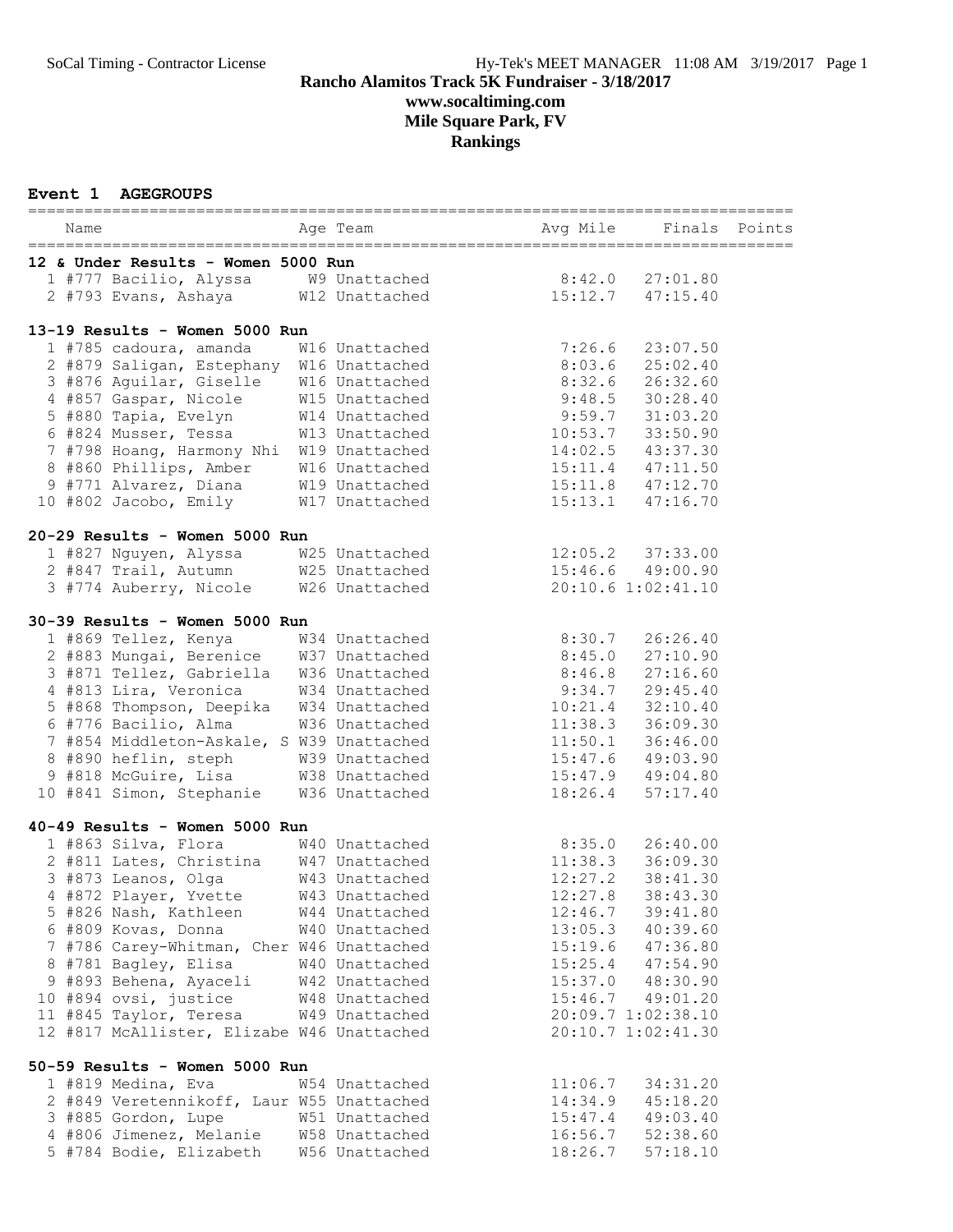# **Mile Square Park, FV**

**Rankings**

|  | 60+ Results - Women 5000 Run                                                                                     |                                                                                      |                                             |                                      |
|--|------------------------------------------------------------------------------------------------------------------|--------------------------------------------------------------------------------------|---------------------------------------------|--------------------------------------|
|  | 1 #889 Garcia, Rosa W63 Unattached                                                                               |                                                                                      |                                             |                                      |
|  |                                                                                                                  | 2 #822 Montiel Verdugo, Ka W66 Unattached<br>3 #828 Patterson, Joanne W61 Unattached |                                             | 11:40.7 36:16.90<br>18:25.9 57:15.90 |
|  | 3 #828 Patterson, Joanne W61 Unattached                                                                          |                                                                                      |                                             | $18:26.2$ $57:16.60$                 |
|  |                                                                                                                  |                                                                                      |                                             |                                      |
|  | 12 & Under Results - Men 5000 Run                                                                                |                                                                                      |                                             |                                      |
|  | 1 #874 Seriano, Ramsey M10 Unattached                                                                            |                                                                                      | 7:30.4                                      | 23:19.10                             |
|  | 2 #862 Silva, Christopher M10 Unattached                                                                         |                                                                                      | 10:11.0                                     | 31:38.20                             |
|  | 3 #867 Silva, Riley M9 Unattached                                                                                |                                                                                      | $7:42.8$ $23:57.80$                         |                                      |
|  |                                                                                                                  | 4 #808 Kaszas, Peter M7 Unattached                                                   | 12:28.5                                     | 38:45.40                             |
|  | 5 #780 Bagley, Christian M8 Unattached                                                                           |                                                                                      | 15:25.3                                     | 47:54.50                             |
|  |                                                                                                                  |                                                                                      |                                             |                                      |
|  | 13-19 Results - Men 5000 Run                                                                                     |                                                                                      |                                             |                                      |
|  | 1 #815 Lopez, Andrew                                                                                             | M15 Unattached                                                                       | 5:23.8                                      | 16:46.00                             |
|  | 2 #772 Angel, Adam                                                                                               | M19 Unattached                                                                       | 5:33.3                                      | 17:15.50                             |
|  | 3 #833 Rioquinto, Daniel M15 Unattached                                                                          |                                                                                      | 5:33.5                                      | 17:16.10                             |
|  | 4 #797 Hernandez, Andrew M15 Unattached                                                                          |                                                                                      | 5:50.3                                      | 18:08.30                             |
|  | 5 #870 Tellez, Josue M15 Unattached                                                                              |                                                                                      | 6:17.5                                      | 19:32.60                             |
|  | 6 #881 Young, Tyler M17 Unattached<br>7 #838 Sailors, Ashton M19 Unattached<br>8 #829 Perez, Ivan M15 Unattached |                                                                                      | 6:35.6                                      | 20:29.10                             |
|  |                                                                                                                  |                                                                                      | 6:44.5                                      | 20:56.60                             |
|  |                                                                                                                  |                                                                                      | 6:50.6                                      | 21:15.60                             |
|  | 9 #773 Askale, Robel M15 Unattached                                                                              |                                                                                      | 6:51.9                                      | 21:19.50                             |
|  | 10 #848 Tran, Victor M18 Unattached                                                                              |                                                                                      | 6:55.9                                      | 21:31.90                             |
|  | 11 #778 Bacilio, Anthony M14 Unattached                                                                          |                                                                                      | $7:00.3$<br>$7:01.7$                        | 21:45.60                             |
|  | 12 #840 Santos, Jeremy M14 Unattached<br>13 #895 Maus, Brendon M15 Unattached                                    |                                                                                      |                                             | 21:50.10                             |
|  |                                                                                                                  |                                                                                      | 7:01.7                                      | 21:56.80                             |
|  | 14 #888 Olea, Giovanni M15 Unattached                                                                            |                                                                                      | 7:11.6                                      | 22:20.70                             |
|  | 15 #898 Matia, Arnold M16 Unattached                                                                             |                                                                                      | 7:15.9                                      | 22:34.00                             |
|  | 16 #790 Dinh, Nathan M14 Unattached                                                                              |                                                                                      | 7:23.7                                      | 22:58.50                             |
|  | 17 #896 Diga, Mark                                                                                               | M15 Unattached                                                                       | 7:24.7                                      | 23:01.50                             |
|  |                                                                                                                  |                                                                                      | 7:44.7                                      | 24:03.70                             |
|  | 18 #882 Howard, Chris M17 Unattached<br>19 #858 Lira, Paul M15 Unattached                                        |                                                                                      | 7:45.8                                      | 24:06.90                             |
|  | 20 #804 Jaime, Francisco M17 Unattached                                                                          |                                                                                      | 8:25.6                                      | 26:10.70                             |
|  | 21 #795 Guthrie, Nathan                                                                                          | M17 Unattached                                                                       | 8:48.3                                      | 27:21.20                             |
|  | 22 #792 Escarraman, Miguel M14 Unattached                                                                        |                                                                                      | 9:25.7                                      | 29:17.30                             |
|  |                                                                                                                  |                                                                                      |                                             |                                      |
|  | 23 #877 Luna, Victor M18 Unattached                                                                              |                                                                                      | $9:43.1$ $30:11.50$<br>$14:02.6$ $43:37.70$ |                                      |
|  | 24 #799 Hoang, Huey M19 Unattached<br>25 #844 Taylor, Ian M16 Unattached                                         |                                                                                      |                                             | $14:14.3$ $44:14.10$                 |
|  |                                                                                                                  | M19 Unattached                                                                       |                                             | 14:20.4 44:33.10                     |
|  | 26 #800 Hoang, Tuan                                                                                              |                                                                                      |                                             |                                      |
|  | 27 #821 Middleton, Angelo                                                                                        | M19 Unattached                                                                       | 14:27.9                                     | 44:56.20                             |
|  | 28 #853 Magan, Anthony                                                                                           | M16 Unattached                                                                       |                                             | $15:02.3$ $46:43.30$                 |
|  | 29 #884 Mojica, Saul                                                                                             | M15 Unattached                                                                       | 15:03.5                                     | 46:46.90                             |
|  | 20-29 Results - Men 5000 Run                                                                                     |                                                                                      |                                             |                                      |
|  | 1 #856 Gaska, Luis R                                                                                             | M22 Unattached                                                                       | 6:16.2                                      | 19:28.80                             |
|  | 2 #866 Silva, Marco                                                                                              | M20 Unattached                                                                       | 6:20.1                                      | 19:40.90                             |
|  | 3 #789 Criss, Alan                                                                                               | M22 Unattached                                                                       | 7:36.7                                      | 23:38.90                             |
|  | 4 #812 Lemus, Neri                                                                                               | M24 Unattached                                                                       | 11:47.5                                     | 36:37.90                             |
|  | 5 #787 Carter, John                                                                                              | M26 Unattached                                                                       | 11:53.4                                     | 36:56.30                             |
|  | 6 #796 Heflinger, Thoma                                                                                          | M23 Unattached                                                                       | 12:05.3                                     | 37:33.40                             |
|  | 7 #875 Gutierrez, Alex                                                                                           | M28 Unattached                                                                       | 13:38.1                                     | 42:21.50                             |
|  | 8 #846 Thomas, Richard                                                                                           | M26 Unattached                                                                       | 14:32.4                                     | 45:10.20                             |
|  |                                                                                                                  |                                                                                      |                                             |                                      |
|  | 30-39 Results - Men 5000 Run                                                                                     |                                                                                      |                                             |                                      |
|  | 1 #897 Rosales. Armando                                                                                          | M30 Unattached                                                                       | 5:26.4                                      | 16:53.80                             |
|  | 2 #856 Serrano, Jose                                                                                             | M 34 Unattached                                                                      | 8:47.0                                      | 27:17.10                             |
|  | 3 #788 Cervantes, Carlos                                                                                         | M34 Unattached                                                                       | 9:48.4                                      | 30:27.80                             |
|  | 4 #823 Mullins, Bradford M35 Unattached                                                                          |                                                                                      | 11:43.8                                     | 36:26.50                             |